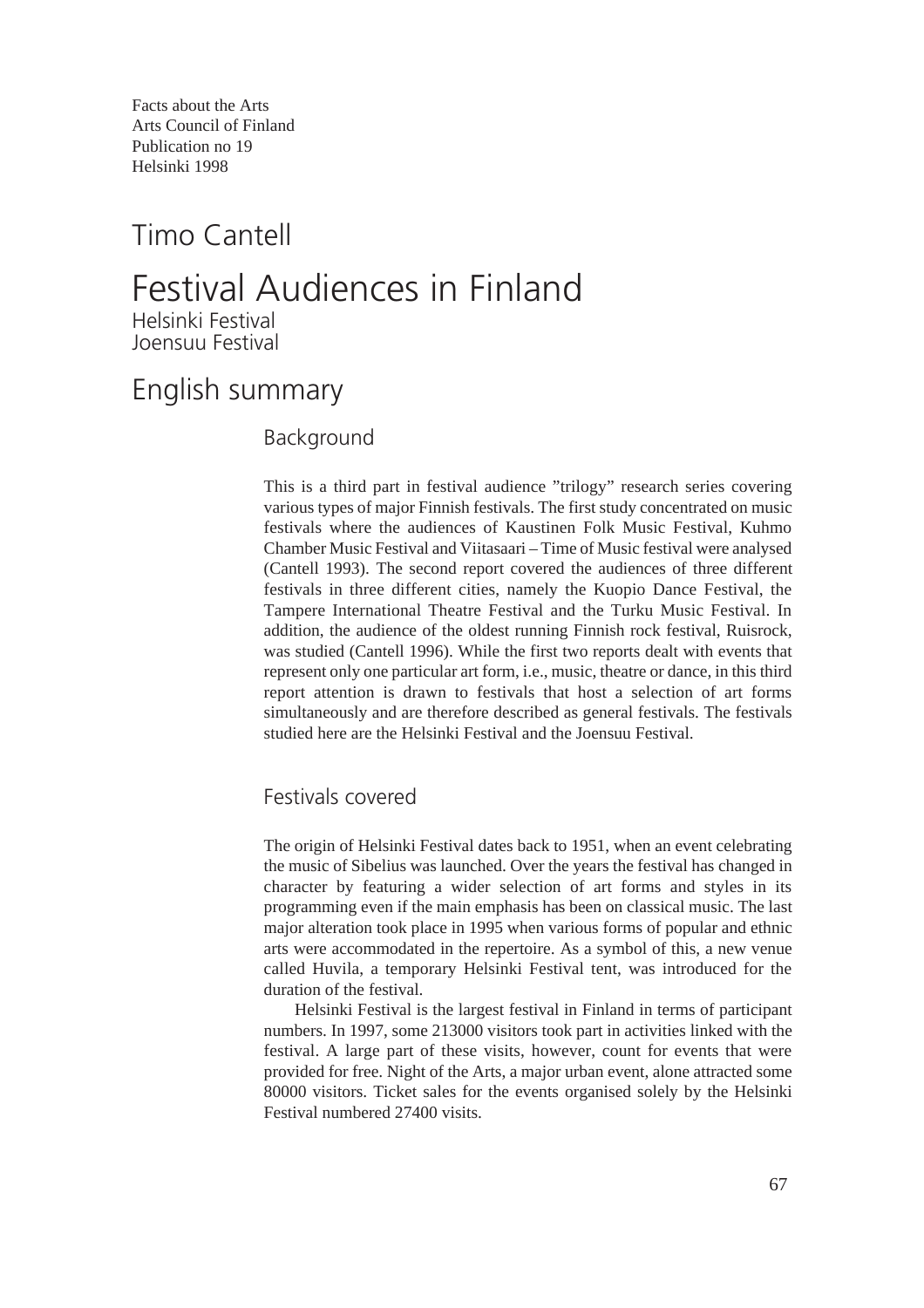Joensuu Festival started in 1981 and established itself quickly on the Finnish festival scene by introducing thematic programming with a large selection of art forms and approaches. For example, Joensuu has specialised on regional Karelian themes – as Joensuu is located in Karelia in eastern part of Finland – and combined these interests with more global themes. In 1997 Joensuu Festival had 33000 visitors and 15500 paying guests. Even if the festival has had a number of successful years, 1997 proved to be a decisive one as one big popular music event flopped in terms of visitors and the festival faced a serious financial crisis. Therefore, it had to cease its operation.

#### The research material

The research material was collected by means of survey questionnaires and interviews on site. Methods used varied according to the nature and venue of the event. If an event was organised in a conventional concert hall or a theatre that had a lobby then questionnaires were distributed. Drawn from previous experiences it was believed that the visitors could fill out the questionnaires themselves. When an event took place in more unconventional places like Helsinki's Huvila interviews were applied. This was an efficient way of reaching the visitors and of ensuring proper amount of research data.

In all, the data consists of 950 interviews and questionnaires in Helsinki Festival and 1058 in Joensuu Festival. In general, the participants took a very positive view on the research. Some 73 per cent in Helsinki and 80 per cent in Joensuu responded to the questionnaires, and only a handful of people declined to answer to the questions put to them by the interviewees.

#### Main disclosures

There are a number of similar trends in all Finnish festival audiences that are also evident in Helsinki and Joensuu festivals. Typically visitors are middleaged, well educated and in high socioeconomic positions. A clear majority of the audience live in cities; usually the organising city and its travel-to-work area accounts for the majority of visits. University cities and the Helsinki region also provide a sizeable stream of visitors wherever festivals are arranged. Women make up to two thirds of the visitors. Men tend to be less independent in making decisions about festival visits: while men visit festivals mainly with their spouses, a much larger portion of women choose to go with their friends or even alone.

While the generalisations given above can be applied universally in various festivals, Helsinki and Joensuu provide a number of features of their own. This is mainly due to the variety of programming featured by these two festivals. In order to differentiate between various events, three terms to describe them are applied here. High culture contains for example classical music and contemporary dance, popular culture rock music and various mixtures of styles and art forms are considered as cross over events.

Especially high culture and popular culture audiences tend to vary from each other. The variation is universal across the board including all main